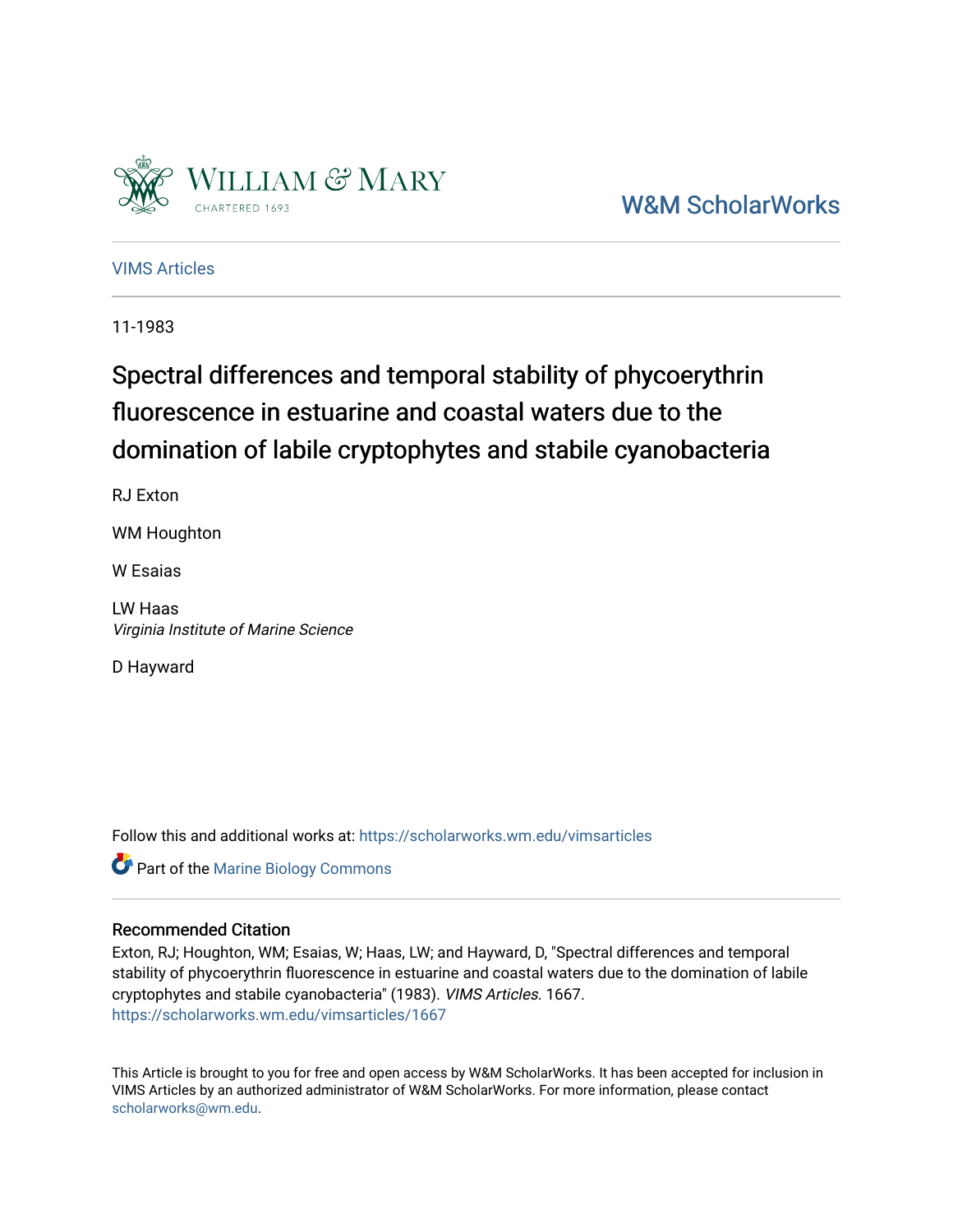Limnol, Oceanogr., 28(6), 1983, 1225-1231  $©$  1983, by the American Society of Limnology and Oceanography, Inc.

Spectral differences and temporal stability of phycoerythrin fluorescence in estuarine and coastal waters due to the domination of labile cryptophytes and stabile cyanobacteria

Abstract-Laser fluorosensing and epifluorescence microscopy were used jointly to identify the origin of different spectral peaks of phycoerythrin in estuarine and coastal samples. The fluorescence of the samples was also examined as a function of the time elapsed after a water circulation system was turned on. Coastal samples were dominated by cyanobacteria and exhibited a constant phycoerythrin fluorescence with time. The phycoerythrin fluorescence of the Chesapeake Bay estuarine samples first increased strongly, reached a maximum, and then decreased to below the original level; these samples were dominated by cryptophytes which epifluorescence techniques revealed were being destroyed by the circulation system. A simple mathematical model was developed to describe the effects of cell disruption, the uncoupling of energy transfer between pigments, and the subsequent breakdown of the solubilized phycoerythrin.

Ocean and estuarine dynamics vary in a complex manner and require, for their understanding, that synoptic measurements be taken with a time resolution typically a fraction of a tidal cycle. There is also a need to resolve features on a much smaller spatial scale for such phenomena as plankton patchiness. Passive techniques for global monitoring with satellite-borne ocean color scanners now under development will need accurate oceanic data for interpreting and modeling the upwelled solar irradiance. To supplement the satellite information, we are developing airborne light detection and ranging (LI-DAR) systems using lasers to provide such data on a smaller spatial and temporal scale.

As a first step toward understanding laser excitation of a water sample and the resulting backscattered spectrum, Exton et al. (1983) analyzed spectra from samples in a laboratory tank with the laser, tank, and spectrometer arranged to simulate a remote sensing geometry and concluded that laser fluorosensor techniques could be used to quantify total suspended solids (TSS), dissolved organic matter (DOM), effective attenuation coefficient, chlorophyll a, and phycoerythrin. Houghton et al. (1983) moved the fluorosensor and tank to a pier to compare spectra obtained in situ with those from the tank. As a part of these tests, the airborne oceanographic lidar (AOL) from the NASA Wallops Flight Center flew a course from the mouth of the Chesapeake Bay, to the pier at Yorktown, Virginia. Samples were acquired by ships along the flight path and returned to the pier for analysis using the tank. Phycoerythrin in the "coastal" samples gathered near the mouth of the bay had different spectral characteristics from those in samples from the bay and its tributaries (Fig. 1). Variations in the intensity of phycoerythrin fluorescence with time for some natural samples seemed to be related to the use of a circulation system in the tank. This difficulty necessitated the use of uncirculated samples in the field experiments.

To identify the origin of the different phycoerythrin peaks in the tributary and coastal samples and to examine the effects of circulation of water samples on the fluorescence response, we supplemented laser fluorosensor techniques by epifluorescent microscopy so that we could identify and count the phytoplankton in each water sample.

We thank R. W. Gregory for his sup-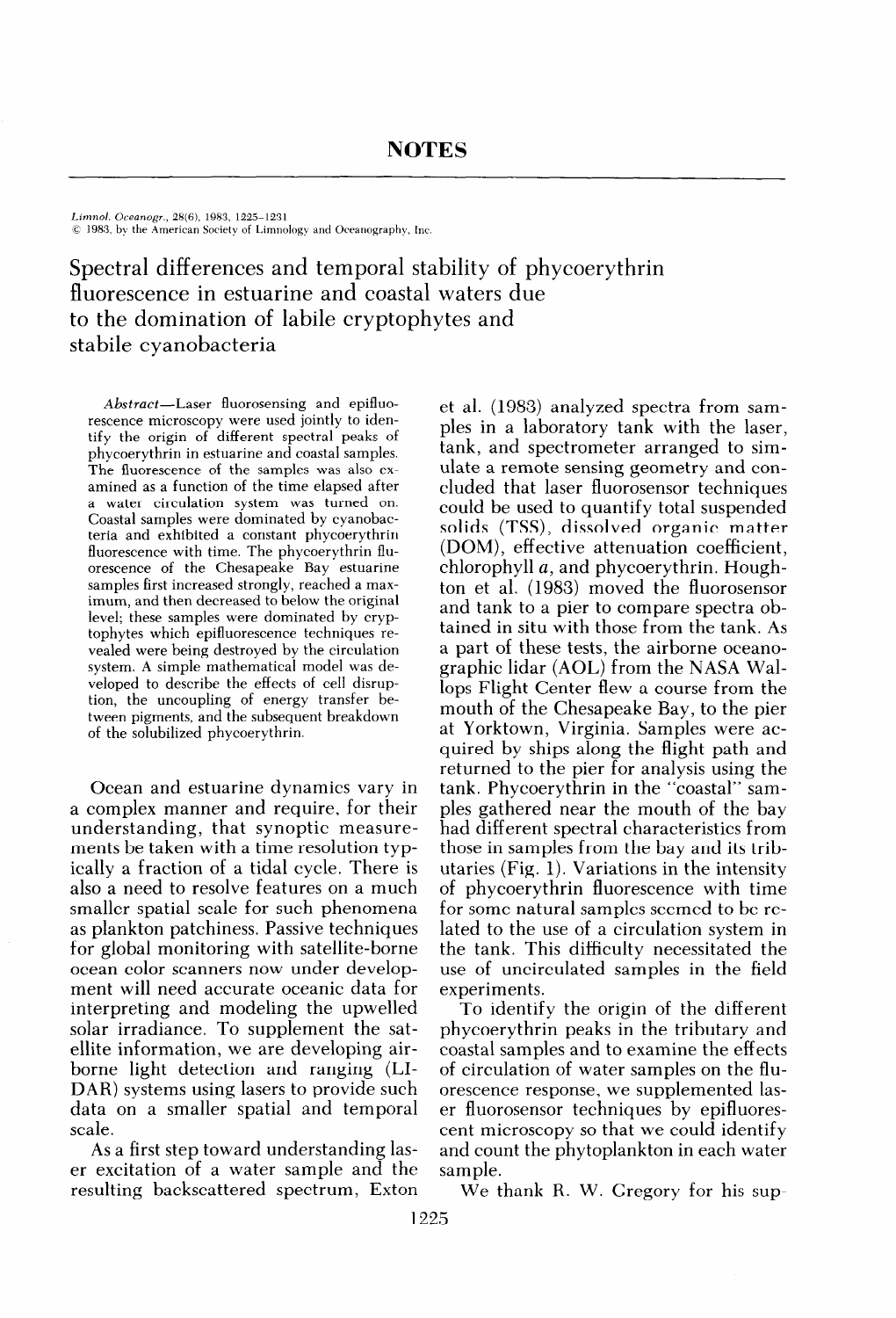

Fig. 1. Spectra obtained from a York River sample and a coastal sample illustrating different spectral characteristics for the phycoerythrin peak.

port in assembling the laser fluorosensor and performing the spectral measurements.

The laser fluorosensor system is fully described by Exton et al. (1983) and Houghton et al. (1983). A beam from a pulsed, frequency -doubled Nd: Y ag laser is directed into an 80-cm-deep tank from above. The scattered light and fluorescence is collected in a 180" backscatter arrangement simulating a remote-sensing configuration. The collected light is analyzed with an optical multichannel analyzer (OMA). The OMA is gated and synchronized with the laser pulses to reject ambient light. The OMA acquires a complete spectrum for each laser pulse and averages a preset number of spectra to obtain a suitable signal-to-noise ratio. Circulation in the tank is provided by a rotary vane (flexible impeller) centrifugal pump with a flow rate of about 20 liters. min<sup>-1</sup>. The circulation system takes in water from a point 20 cm below the surface and resupplies the tank near the bottom.

The epifluorescence microscope (Zeiss Standard) was equipped with a 12-V, 100-W halogen light source, a 450-490 nm bandpass excitation filter, a 510-nm chromatic beam splitter, and a LP 520 nm barrier filter. The fluorochrome, proflavine, used to make the cells fluoresce, has the advantages over acridine orange that it eliminates background fluorescence



Fig. 2. An overlay of spectra obtained from a Potomac River sample showing an initial increase in the phycoerythrin fluorescence which reaches a maximum, then decreases in intensity to a level below the original level. The times shown are measured from the time that the circulation system is turned on. The water Raman peak intensity changes by about 100% as a result of the influence of the strong phycoerythrin fluorescence, but the strength of the integrated water Raman band remains constant. The Chl a peak intensity may also be influenced, to a lesser degree, by the phycoerythrin fluorescence.

and does not cause flagella to fall off the cells. With this system, autofluorescing photosynthetic pigments in general may be observed and phycoerythrin can be distinguished by a gold-orange autofluorescence. The technique and preparation of samples were described by Haas (1982).

Spectra from natural and cultured samples were recorded by the laser fluorosensor every few minutes after the circulation pump was turned on. Immediately after each reading, a 2-ml sample was drawn from the tank by pipette and fixed, refrigerated, and epifluorescent counts were done within 1 week.

The phycoerythrin fluorescence of samples from the Chesapeake Bay and its tributaries had a peak at 586 nm with a full width at half-maximum (FWHM) of 46 nm; samples from the mouth of the bay had a coastal character with a peak at 576 nm and a FWHM of 25 nm (Fig. 1). When samples from the bay and its tributaries are circulated in the tank, the phycoerythrin peak shows an unusual behavior (Fig.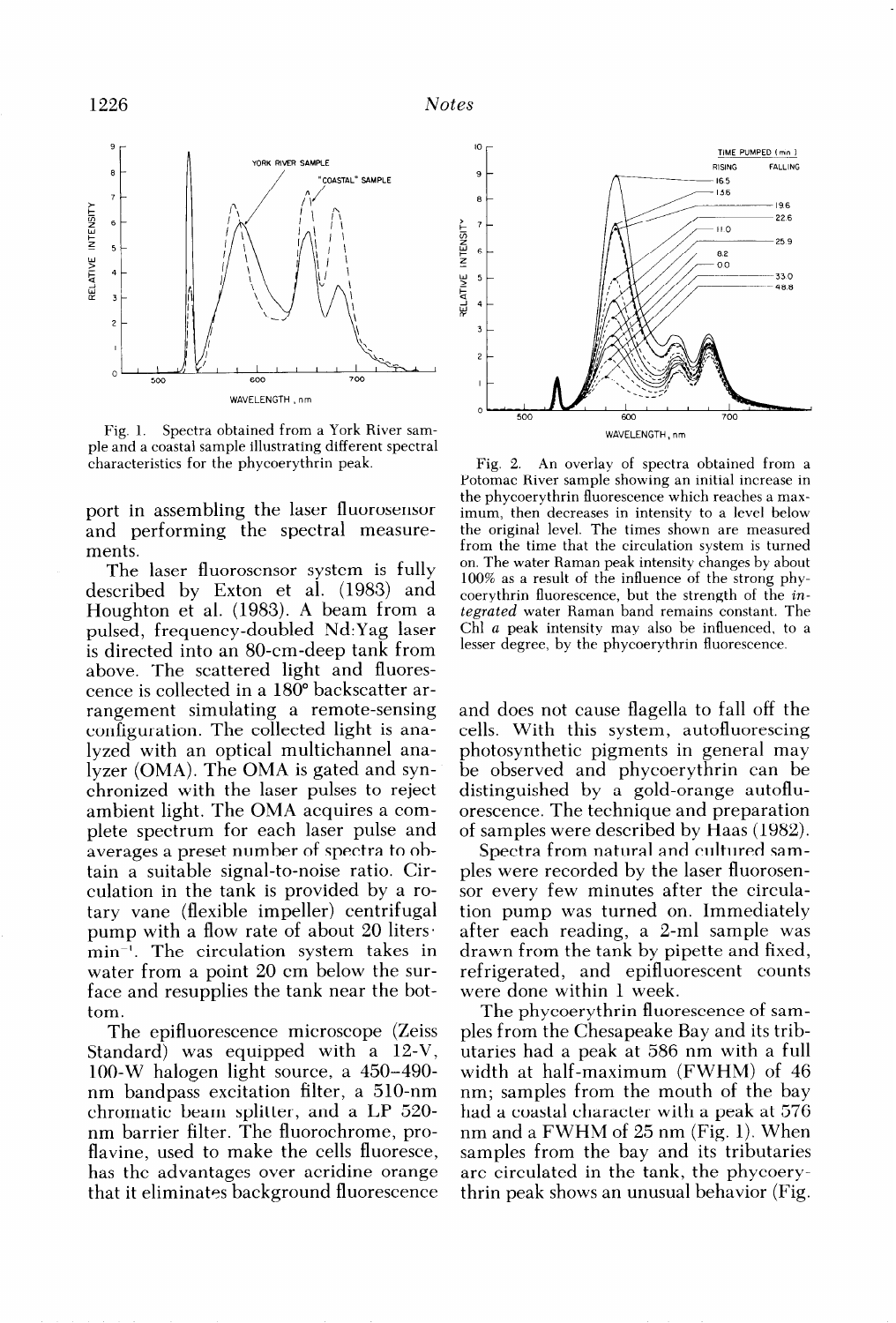

Fig. 3. Time histories of the (normalized) phycoerythrin  $(\Box)$  and Chl  $a$  (O) fluorescence intensities for a York River sample. The cell count for cryptophytes  $(\Delta)$ , obtained using epifluorescence microscopy, is also shown.

2). Although most features are relatively constant, the phycoerythrin fluorescence increases with time, reaches a maximum, and then decreases to a level below the initial level. Figure 3 shows a plot of the phycoerythrin ?Raman and chlorophyll : Raman ratios for a sample from the York River. The fluorescence intensities in Fig. 3 (and Fig. 4) are normalized by the strength of the integrated water Raman band to account for changes in laser power, penetration, and instrumental parameters (Exton et al. 1983). Examination of the York River sample showed two classes of phycoerythrin-bearing microorganisms: a small (ca.  $0.5 \mu m$ ) coccoid cyanobacterium, Synechococcus, and larger (10– 15  $\mu$ m) flagellates belonging to the Cryptophyceae. The cyanobacterial numbers remained essentially constant at  $1.7 \times 10^{4}$ . ml-', whereas the cryptophytes decreased from  $7 \times 10^{2} \cdot \text{m}^{-1}$  to zero in 15 min (also shown in Fig. 3). Without circulation, the cell counts and fluorescence spectra were unchanged for a similar period. The larger cryptophytes are completely destroyed by the circulation system while the small-



Fig. 4. Time histories of the (normalized) phycoerythrin and Chl a fluorescence intensities are shown for a culture of Porphyridium purpureum.

er cyanobacterial cells are relatively unaffected. The destruction of the cryptophytes is, therefore, responsible for the observed variation in phycoerythrin fluorescence; the phycoerythrin release into the water can be more efficiently excited momentarily before it is degraded. The peak in intensity for several samples occurred at about  $12 \pm 4$  min for the present circulation system. The Chl a fluorescence may also show a similar but less obvious effect (Fig. 3).

Spectra from the coastal sample showed no perceptible changes during a 30-min observation period. Epifluorescent observation of this sample showed both cyanobacteria and cryptophytes but at concentrations much different from those in the York River sample. The cyanobacterial concentration is again constant, but is an order of magnitude higher  $(1.3 \times 10^{5} \cdot \text{m}^{-1})$ while the initial cryptophyte concentration  $(1.5 \times 10^{2} \cdot \text{m}^{1-1})$  is about 20% of that in the York River sample. The cryptophytes in the coastal sample are also destroyed by the pump in about 13 min but the fluorescence is apparently dominated by the phycoerythrin in the cyanobacteria so that disruption of the cryptophytes is imperceptible.

The temporal stability of cyanobacterial phycoerythrin fluorescence is consistent with tests performed earlier (Exton et al. 1983), in which a culture of Synecho-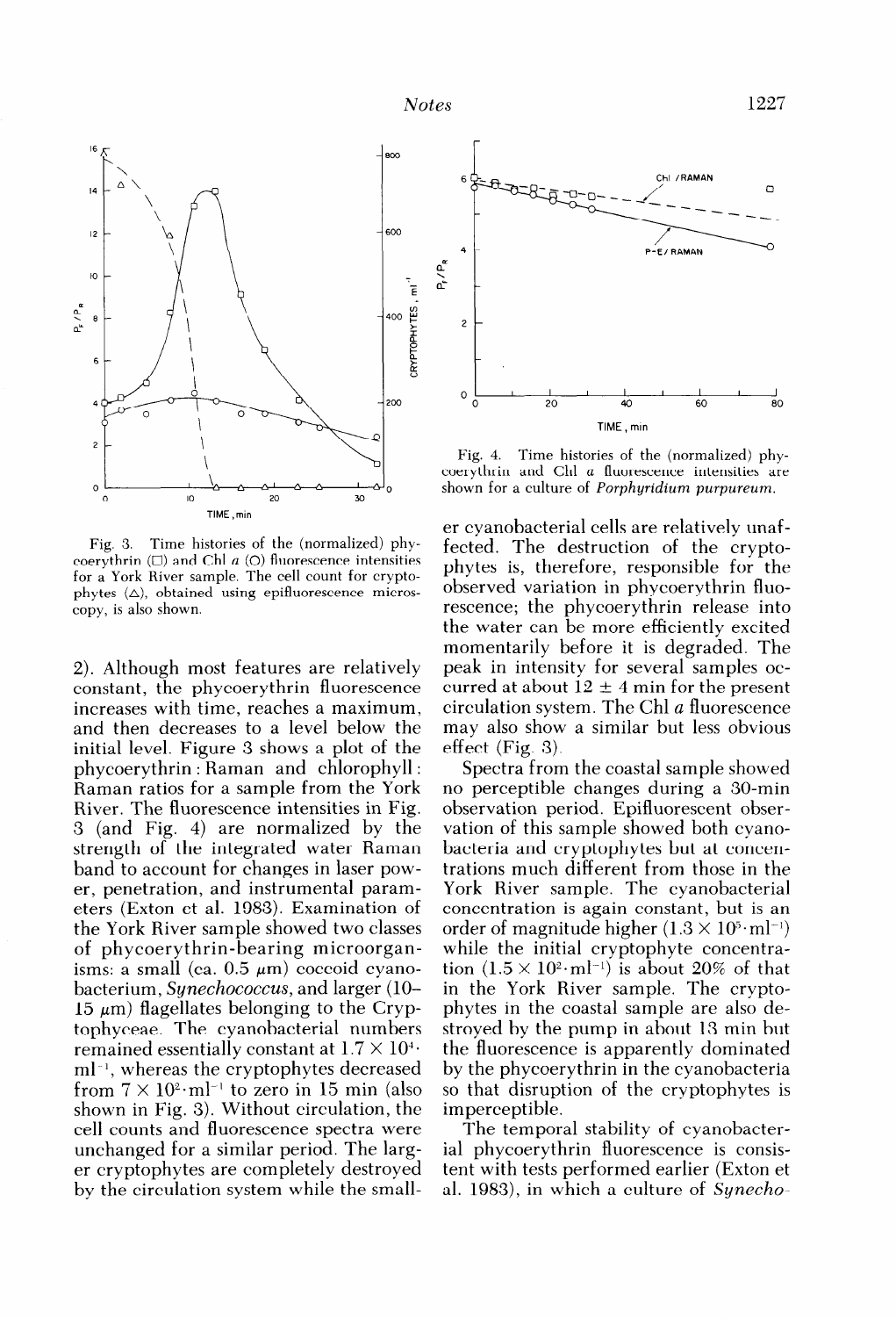| Sample                             | Collection<br>period<br>(Feb 76) | Quan-<br>tity.<br>$(\times 10^3$<br>liters) | Chlori-<br>nity<br>$(\% \epsilon)$ | Dissolved<br>Si in water<br>(ppm $SiO2$ .<br>$liter^{-1}$ | Net<br>32P<br>act<br>(cph) | $32Si$ concn*                           |                                      |
|------------------------------------|----------------------------------|---------------------------------------------|------------------------------------|-----------------------------------------------------------|----------------------------|-----------------------------------------|--------------------------------------|
|                                    |                                  |                                             |                                    |                                                           |                            | Absolute<br>$(dpm \cdot 10^{-3}$ liter) | Sp act<br>$(dpm \cdot kg^{-1}SiO_2)$ |
| GW1 (La Reole)                     | 3                                | 1.52                                        | 0.06                               | 4.48                                                      | 3.97                       | $0.23 \pm 0.03$                         | $51.3 \pm 7$                         |
| GW2 (Pauillac)                     | 5                                | 1.40                                        | 2.77                               | 5.0                                                       | 4.99                       | $0.17 \pm 0.02$ †<br>$0.18 + 0.02$ †    | $38.0 \pm 41$<br>$36.0 \pm 4$        |
| GW3 (LeVerdon)                     | 7                                | 3.28                                        | 13.85                              | 2.0                                                       | 2.70                       | $0.08 \pm 0.01$                         | $40.0 \pm 5$                         |
| GW4 (Ile d'Oleron)                 | 11                               | 4.60                                        | 17.73                              | 0.66                                                      | 4.07                       | $0.035 \pm 0.007$                       | $53 + 11$                            |
| Suspended matter<br>GS2 (Pauillac) | 5                                | 300 g                                       | 3                                  | $1.82 \text{ g}$ ‡                                        | 1.10                       |                                         | $33 + 51$<br>$42 \pm 41$             |

Table 1. 32Si activities in waters and suspended matter of the Gironde estuary.

\* Errors quoted are due to counting statistics only.

t Sample remilked

 $\ddagger$  Amorphous silica. The suspended matter was oven-dried at 110°C, then treated with 2.5 N NaOH.

silicon reaching the ocean is available as its behavior in the estuarine region is not well understood. Both conservative and nonconservative behavior of dissolved silicon have been observed in different estuaries (Burton et al. 1970b; Boyle et al. 1974; Borole et al. 1977; Bennekom et al. 1978). Detailed accounts of earlier work on the behavior of dissolved silicon in estuaries by Boyle et al. (1974), Liss (1976), and Aston (1978) suggest that in some estuaries there is no significant removal of dissolved silicon and that wherever removal has been found its magnitude is ~30%. In a few estuaries such as the Gironde (Martin et al. 1973), the Hudson  $\langle \text{S}^* \rangle$  (Martin et al. 1979), the Trueson  $(0.11, 1.1076)$  and the examined side of dissolved sil- $\frac{1}{2}$ icon has been observed in the report of  $\frac{1}{2}$  in  $\frac{1}{2}$  in  $\frac{1}{2}$  in  $\frac{1}{2}$  in  $\frac{1}{2}$ the first attempt to use  $\frac{32}{5}$  and the set of the tracer for the tracer for the tracer for the tracer for the tracer for the tracer for the tracer for the tracer for the tracer for the tracer for the tracer for the t  $\frac{1}{2}$  in all all  $\frac{1}{2}$  in estuaries, in particular, in particular, in particular, in particular, in particular, in particular, in particular, in particular, in particular, in particular, in particular, in particul silicon geochemistry in estuaries, in particular to identify the source of excess stable silicon sometimes found in the low salinity zone; we have chosen the Gironde estuary with its unusual silicon behavior<br>for this study.  $\sum_{n=1}^{\infty}$  is study.

 $\frac{\text{Silicon-32}}{\text{Silcon}}$  is a cosmic ray-produced isotope which has been used successfully in glaciology (Clausen et al. 1967; Clausen 1973), oceanography (Somayajulu 1969; Lal et al. 1976), and hydrology (Nijampurkar et al. 1966; Lal et al. 1970; Nijampurkar 1974). The half-life of  $^{32}Si$  is not yet established; most recent estimates range from  $108 \pm 18$  years (Elmore et al. 1980).<br>1980) to 276  $\pm$  32 years (Demaster 1980).

Part of the work reported here was done during a stay of V. N. Nijampurkar as associate scientist of CNRS in the Laboratoire de Geologie, ENS.

We thank A. J. Thomas for assistance in collecting samples and B. L. K. Somayajulu and S. Krishnaswami for discussions.

Samples were taken in the Garonne River and its estuary, the Gironde (Allen 1973; Cauwet et al. 1980).

Because of the very low activities commonly encountered in surface waters (e.g. see Nijampurkar 1974), the <sup>32</sup>Si measurements require sampling and processing of very large volumes of water ranging from  $1.4 + 4.8 \times 103 \text{ kg}$   $\text{m}$   $\text{m}$   $\text{m}$   $\text{m}$   $\text{m}$   $\text{m}$   $\text{m}$   $\text{m}$   $\text{m}$   $\text{m}$   $\text{m}$  $\frac{1}{3}$  sumplement and  $\frac{1}{3}$  change of 0.06samples, over a chlorinity range of 0.06–<br>17.73‰, were collected during this study  $\begin{bmatrix} 11.10/00, & \text{WCIE} \end{bmatrix}$  conclude  $\begin{bmatrix} 1 & 1 \\ 0 & 1 \end{bmatrix}$ . The same In Tebruary 1970 (Table 1). The sample were centrifuged in the field by continuous flow centrifuge at 11,000 rpm to separate suspended matter from the water, which was processed in 2,000-liter capacity plastic pools. One sample of estuarine suspended matter was collected from a sample of chlorinity of  $3\%$  and also analyzed for 32Si. Amorphous silica was extracted from suspended sediment  $(300 \text{ g})$ by treatment with warm  $2.5$  N NaOH.

When needed, a stable silicon carrier  $(5-10 \text{ g of SiO}_2 \text{ per } 10^3 \text{ liters of water})$  was added and dissolved silicon scavenged with  $Fe(OH)_{3}$  (Kharkar et al. 1966). Silicon extracted from  $Fe(OH)$ <sub>3</sub> was purified and stored for about 3 months so that <sup>32</sup>P (half-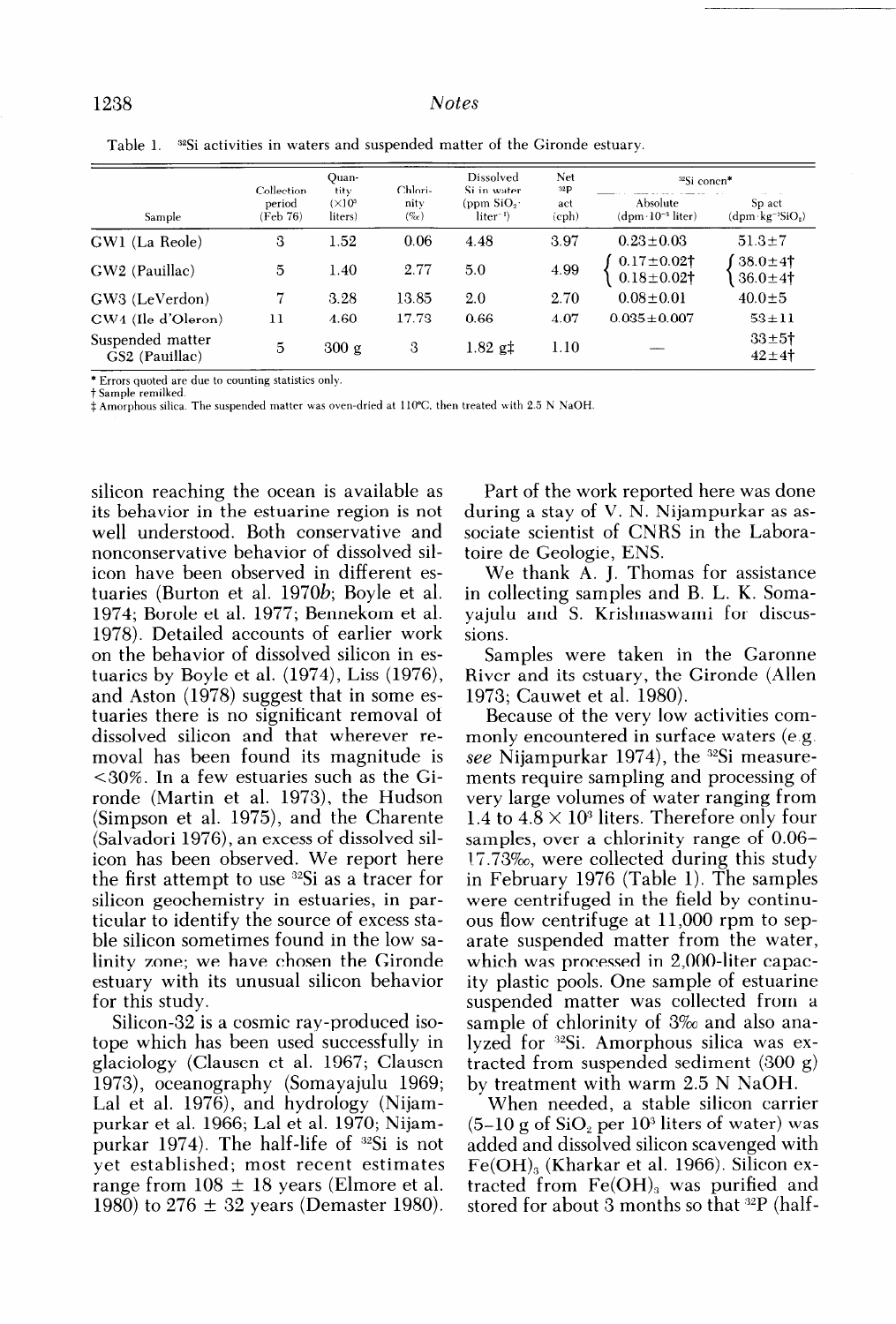

Fig. 5. Theoretical curves showing three applications of the mathematical model. For  $(D, B, \xi)$  = (10, 12, O.l), the model approximates the time-history characteristic of the phycoerythrin fluorescence from cryptophytes. Increasing the disruption period to 200 min renders an overall decrease in fluorescence intensity similar to that shown by Porphyri dium purpureum. The use of an infinite disruption period describes the unvarying fluorescence exhibited by Synechococcus. The initial intensity for each curve is normalized to 1.0.

orescence exemplified by the cyanobacteria.

The Chesapeake Bay and river samples were dominated by cryptophytes that were destroyed by the circulation system. Cryptophytes are a ubiquitous and at times abundant component of the lower York River phytoplankton community and are generally observed in temperate estuarine phytoplankton communities. The Cryptophyceae have no true cell wall and consequently are often destroyed by traditional methods of collecting and counting (Sieburth 1979). In the Rhodophyceae and the Cyanophyceae phycoerythrin is contained in phycobilisomes on the thylakoid surfaces; however cryptophyte phycoerythrin is free within the thylakoids and is more likely to be released into solution when cells are disrupted. Accompanying this release is the loss of energy transfer between phycoerythrin and Chl a and an attendant increase in the fluorescence cross section for phycoerythrin.

The culture of P. purpureum showed

only a small decrease in phycoerythrin fluorescence in 80 min. Porphyridium purpureum is about the same size as the cryptophytes but is characterized by a thick mucilaginous sheath (Sheath et al. 1981). The congeneric Porphyridium cruentum from terrestrial habitats is resistant to desiccation (Sieburth 1979). These robust cells are probably less susceptible to disruption than the naked cryptophytes (Gantt 1971).

The cyanobacteria are ubiquitous in marine waters, reaching maximal numbers in temperate estuarine areas during summer and present in high concentration year-round in off shore waters (Johnson and Sieburth 1979; Waterbury et al. 1979; Krempin and Sullivan 1981; Perkins et al. 1981). Their characteristic multilayered cell wall (Perkins et al. 1981) and small size undoubtably account for their resistance to destruction by pumping.

Similar variations in fluorescence from Chesapeake Bay waters have been reported in experiments with dye tracers (Pritchard 1979; Zertuche-Gonzalez 1981). The dye was detected with a shipboard fluorometer in which the sample was continuously pumped through the fluorometer. Excitation was provided by a Hg line at 546 nm and detection was optimized for the red fluorescence of the Rhodamine dyes centered at 590 nm. In the process of tracking dye, it was discovered that variations in the natural background fluorescence produced an unacceptable loss in sensitivity to the dye fluorescence. When the sample was continuously circulated through the system, the background fluorescence first increased, reached a maximum, and then decreased. This effect was believed to be due to extraneous ultraviolet light which also irradiated the sample. Further tests with samples pumped through a UV sterilizer reinforced this idea since the intensity of the UV light from the sterilizer influenced the peak intensity and temporal position of the fluorescence. The temperature of the circulating sample also caused a slight change in the fluorescence levels. The temporal characteristics of the fluorescence and the wavelengths used suggest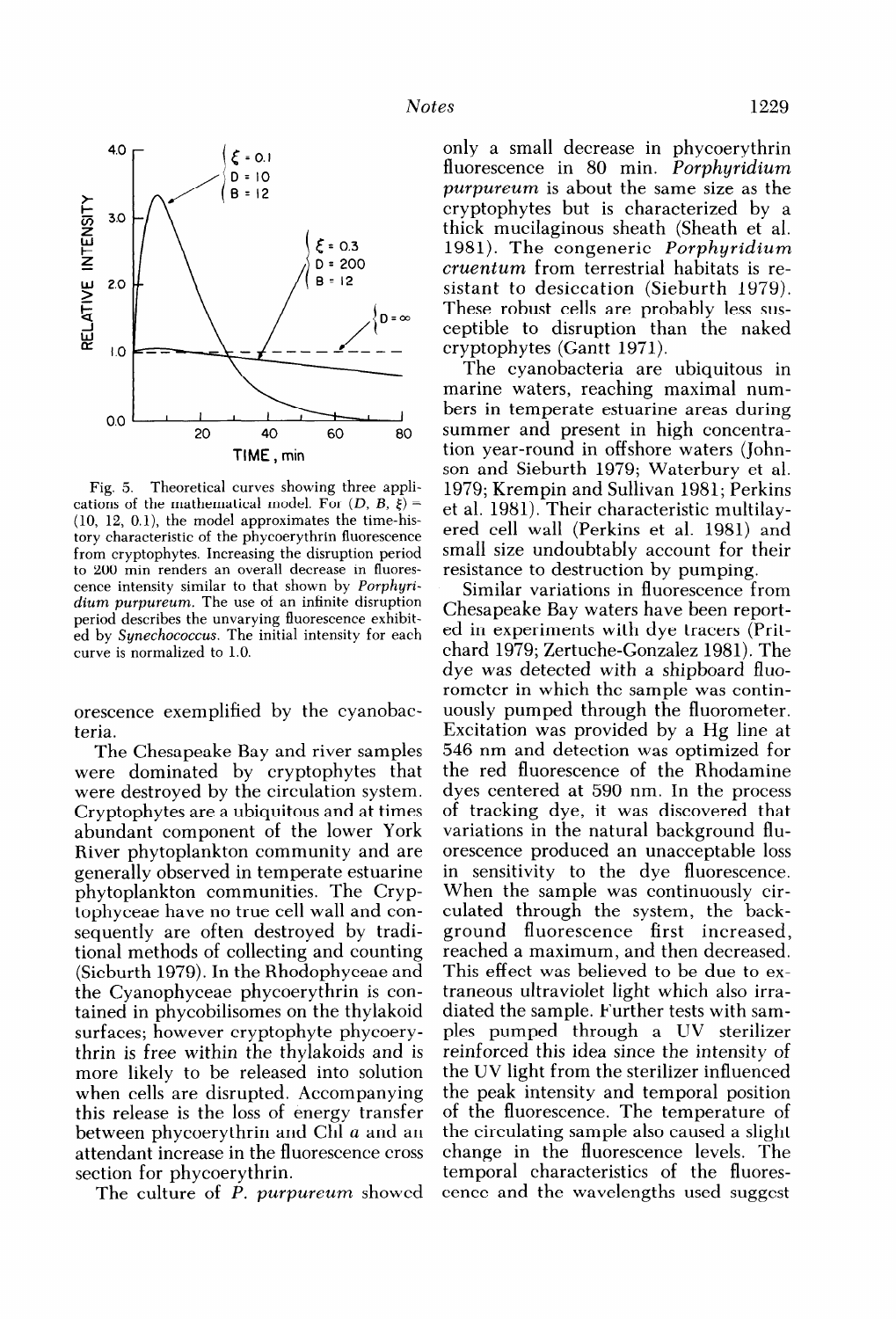that these observations also involve fluorescence from phycoerythrin contained in cryptophytes. On the basis of our observations, we suggest that the disruption of cryptophytes by the pump represents the primary mechanism responsible for the temporal variation in fluorescence. Ultraviolet irradiation and temperature effects are probably of secondary importance. Solutions to the problem of dye tracking include the use of filters to remove the cryptophytes or to pump or irradiate the sample until the phycoerythrin fluorescence is stabilized (as was done by Pritchard 1979). The best solution, however, may be to excite the sample at a wavelength outside of the phycoerythrin absorption band; this may also require the use of a different dye.

In contrast to the negative impact of cell disruption on dye tracing, the disruption phenomenon may be of use in developing a more sensitive detection system for phycoerythrin in cryptophytes. This could be accomplished by standardizing the disruption (pumping) procedures and by using the integral of the curve of intensity vs. time (see Fig. 3) as an indicator of the phycoerythrin concentration. Our results suggest that this procedure may be as much as an order of magnitude more sensitive than the direct measurement of the static fluorescence intensity. By monitoring the residual phycoerythrin fluorescence, such a system would also help separate the contributions by different algae to the total amount of phycoerythrin.

The results of our circulation tests also prompted an analysis of the opposite situation of a static (undisturbed) sample environment. These tests were done in the laboratory in a separate experiment with 514.5-nm excitation provided by a C.W. argon ion laser (see Exton et al. 1983 for details of the apparatus). A Chesapeake Bay sample was poured into the tank and allowed to come to rest. A laser beam was incident on the sample continuously and spectra were recorded every 5 min for 1 h; the phycoerythrin fluorescence during this period increased by about an order of magnitude. Upon the slightest stirring of

the sample, the fluorescence abruptly returned to its original value. This obviously cannot be attributed to cell disruption but is most likely due to the positive phototactic action of the motile cryptophytes which are able to swim toward the laser beam when the turbulence is minimal; the stirring redistributes them with a concomitant return of the fluorescence to its original, well mixed value. Laser fluorosensing may therefore be a good technique for quantifying phototactic action spectra. For example, "snapshot" measurements of the algal concentration could be made by occasional triggering of a pulsed laser. Controlling the duration and repetition rate of the laser would prevent the algae from responding to the sensing apparatus. Such a system may be an improvement on the systems currently used in which concentration measurements are made under red light to which the algae are insensitive (Watanabe and Furuya 1974).

The cell disruption effects shown here enforce the concerns of marine biologists with regard to sample handling. Biological analysis must be performed carefully and further investigations of handling techniques are warranted. The use of remote sensing is certainly advantageous since there is no disruption. Furthermore, if the remote fluorosensor can attain the spectral resolution and high signal-to-noise used here, the system could be used to distinguish differences between the phycoerythrin spectra from cyanobacteria (peak at 576 nm) and cryptophytes (peak at 586 nm), both of which can be major components of nearshore/estuarine nanophytoplankton communities. The spectral differences in phycoerythrin fluorescence for these two classes of algae also suggest that different fluorescence efficiencies are involved. This point warrants additional study along the lines of the research on chlorophyll.

> R. J. Exton W. M. Houghton W. Esaias

NASA Langley Research Center Hampton, Virginia 23665